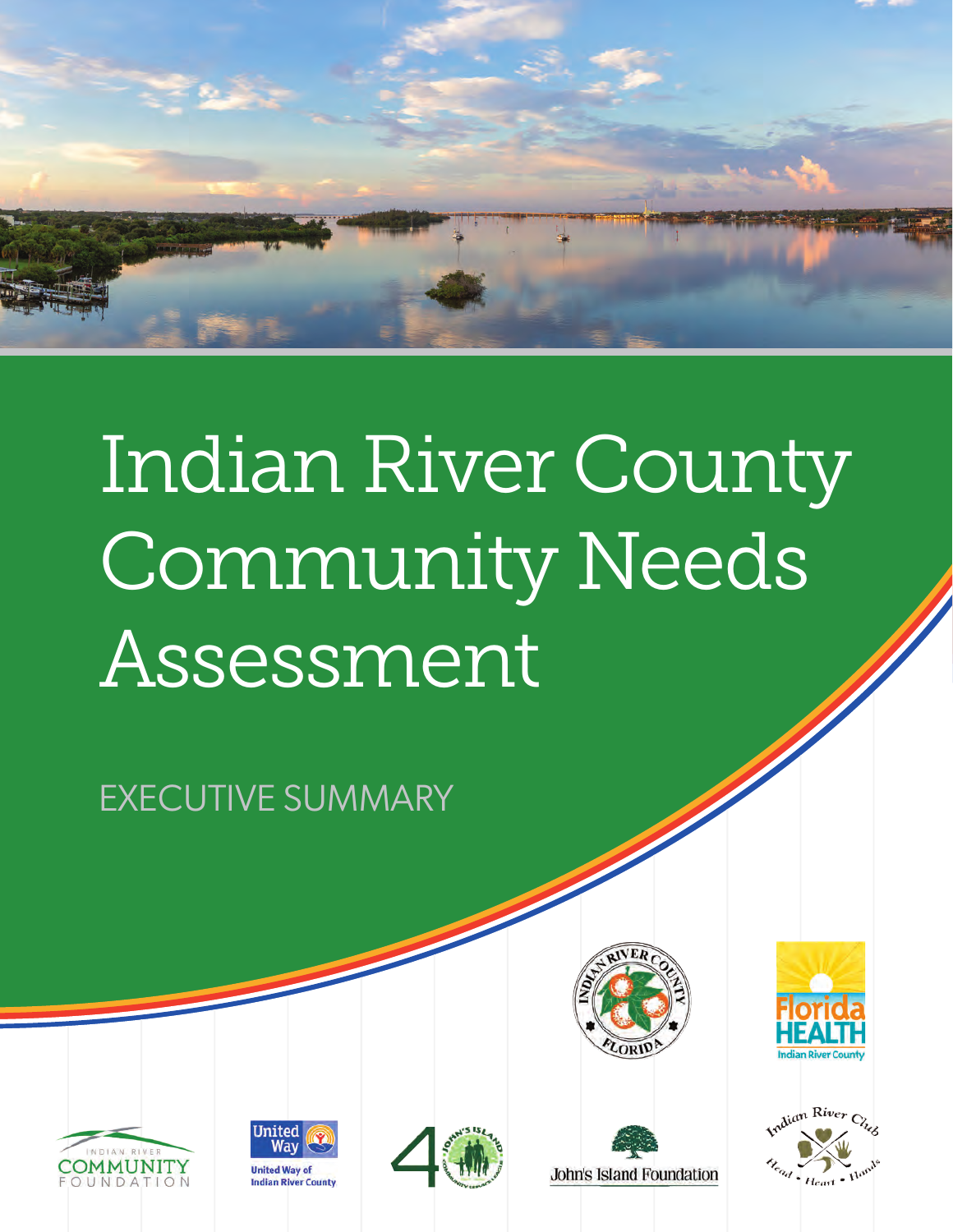For the first time in a decade, in 2019 major funding consistent of the first time in a decade, in 2019 major funding community leaders came together to assess the nee of Indian River County residents on a comprehensiv bas or the first time in a decade, in 2019 major funding organizations, donor groups, County government, and community leaders came together to assess the needs of Indian River County residents on a comprehensive with an independent consultant to gather, review and analyze information. Over 50 nonprofit agencies participated through their leadership, their staffs, and their clients. Recent studies were incorporated, and a wide range of subject matter experts provided input. Residents from across the County, representing some of the most economically challenged neighborhoods, explained directly what their needs were

by filling out written surveys in English, Spanish, and Creole and by speaking up at focus groups. This Community Needs Assessment report results from that major collective effort.

The Community Needs Assessment data and interviews were prepared in the second half of 2019, prior to any widespread awareness of COVID-19. For practical reasons, the Community Needs Assessment makes no attempt to incorporate the potential effects of COVID-19 on Indian River County's economy, health care system, employment, cost of living, or any other factor. In that regard, the County profile in this Community Needs Assessment is likely to be an overly optimistic one, at least for the immediate future.

#### Everyone, meet an aging, diversifying population.

With a population of approximately 150,000, Indian River County encompasses 503 square miles and is centrally located on the East coast of Florida in an area known as the Treasure Coast. The County seat is located in Vero Beach. Overall, the population of Indian River County is growing, with adults over the age of 65 representing the fastest growing age group. In addition, the population is becoming more racially and ethnically diverse, with Hispanics/Latinos representing the fastest growing minority group.

## Rich and retired, meet the working poor.

Indian River County is one of the top 10 richest counties in Florida. At the time of the Community Needs Assessment, the County's economy was healthier, and unemployment was lower than in previous years. Even with this progress, fully one-half of the County's households were severely financially stressed, living either in poverty or one paycheck away from it. At least 1 percent of the County's total population in 2019 was homeless, including more than 150 children.

Indian River County has the 10th largest income gap between the top 1 percent and bottom 99 percent of earners out

#### **Indian River County has the 10th largest income gap between the top 1 percent and bottom 99 percent of earners out of 3,061 counties nationwide.**

of 3,061 counties nationwide. Annually, the top 1 percent earn an average of \$2.9 million, and the bottom 99 percent earn an average of \$43,373. Yet, it costs \$63,145 for a family of four to afford to live in our community. In 2019, typical

jobs for low-income individuals and families were service-oriented and paid lower than other communities in Florida. This includes housekeepers, waiters, landscapers and laborers. It also includes many of the County's 3,000 teachers that earn an



average annual salary of \$43,094. Unfortunately, the 10-year job growth projections for our area have tended to be highest in these lower paying categories, a trend that favors single individuals but does not do much to help working families striving to get ahead.

### Big problems, meet some solutions.

The Community Needs Assessment documents hard-earned progress in many areas especially in the last 3 to 5 years. Here are a few worth highlighting.

- Infant mortality decreased.
- Collaborative efforts such as the community's literacy initiative, the Moonshot Moment, better prepared children for grade-level reading. Kindergarten readiness improved but more improvements are needed.
- Access to mental health and substance abuse recovery services were increased through a collaborative effort of agencies and health care professionals.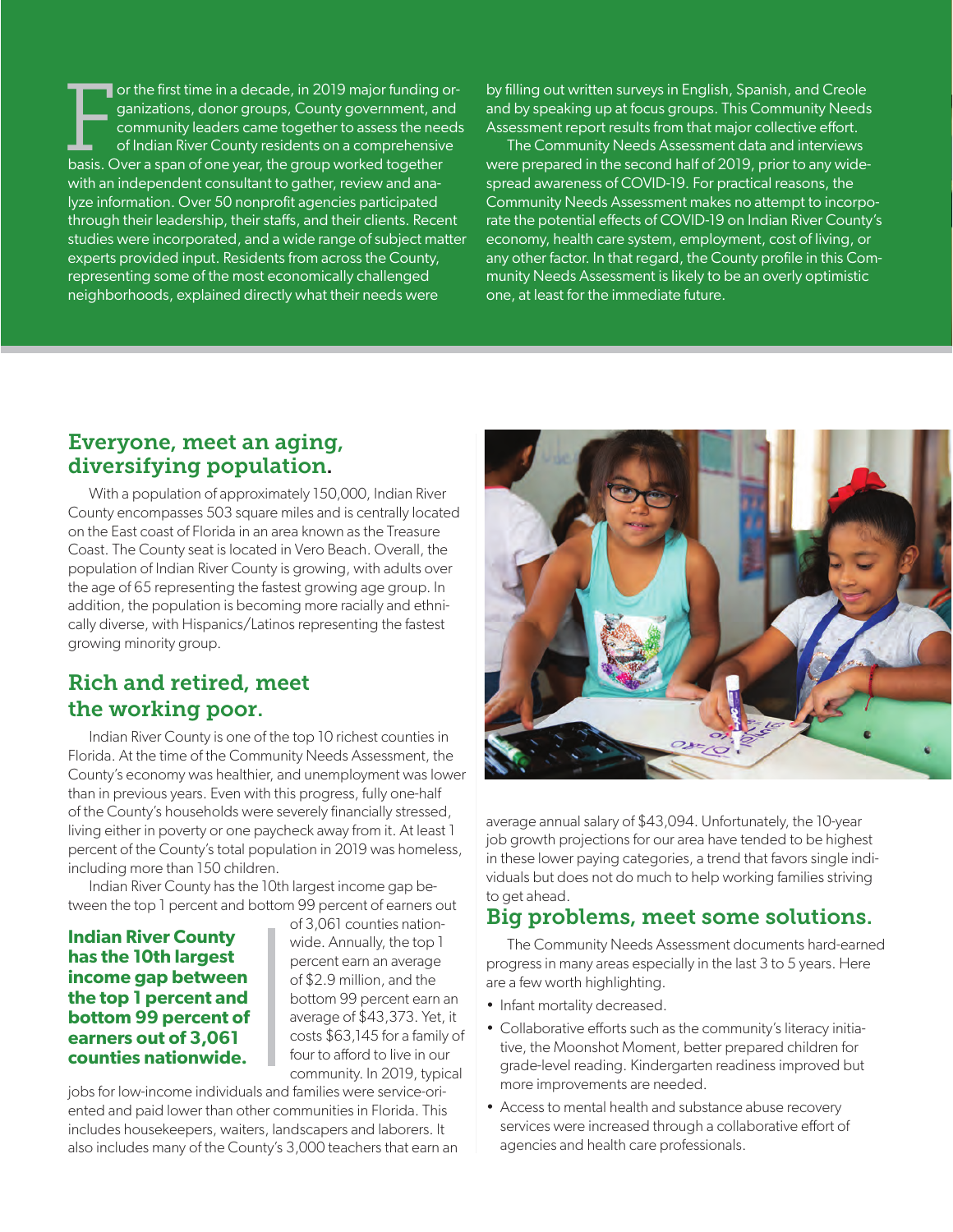

#### Bigger problems, meet again next year, and the year after that, and the year after that.

Nonetheless, perennial systemic challenges persist. Stark gaps between wages paid in the most common professions in the county and the substantially increased cost of living here, especially health care, child care and housing costs, offset gains in many areas. As a result, much remains to be done to improve the quality of living for many residents.

- Too many of the County's families cannot secure employment that supplies them a living wage, or the ability to afford safe, quality housing.
- Too many of the County's children are not prepared for kindergarten and do not finish high school. E-cigarette use, teen pregnancy, untreated mental illness and chronic absenteeism among teens are troubling contributing factors.
- Too many of the County's residents lack affordable medical and dental care.
- Too many of the County's residents cannot obtain the mental health or substance abuse recovery services they need.
- Too many of the County's senior citizens live alone or are isolated from essential social interaction that would enliven their later years with rich emotional experiences. Smoking and heavy drinking among this population are at rates nearly double the State average, complicating many of the health, social and emotional challenges that come with age.

More challenges are down the road. Longer range planning must anticipate the special needs and circumstances of the fastest growing demographic groups. Senior citizens, who already make up 32 percent of the population, are expected to grow to 36 percent if current trends continue. Racial and ethnic change should also shape planning, as the minority population continues to grow. Programs must be fashioned toward the particular needs of these groups.



## Charity helps, philanthropy matters, but public dollars are essential.

As the Community Needs Assessment details, there is reason for optimism. Indian River County is fortunate to have a community of both small and large donors, generous with their volunteer time and financial support. Included among them are some of the highest income residents in Florida, many of whom

#### **Indian River County is fortunate to have a community of both small and large donors, generous with their volunteer time and financial support.**

are committed to meeting the needs of vulnerable individuals and families through annual charitable gifts or improving the community through long-term philanthropic investments. Many of our community's best ideas and promising

practices are the result of this generosity.

On the other hand, the spread between higher and lower income residents is pronounced, and the County has one of the highest income inequality profiles in the entire country. Poverty levels appear intractable; more middle-class households are finding they are no longer able to provide the fundamental needs that they were accustomed to provide themselves. County residents are fortunate to have dedicated public funding for education, health and other essential services. However, more will be required if all the best ideas and promising practices that can improve our community quality of life are going to have a chance at scaling up.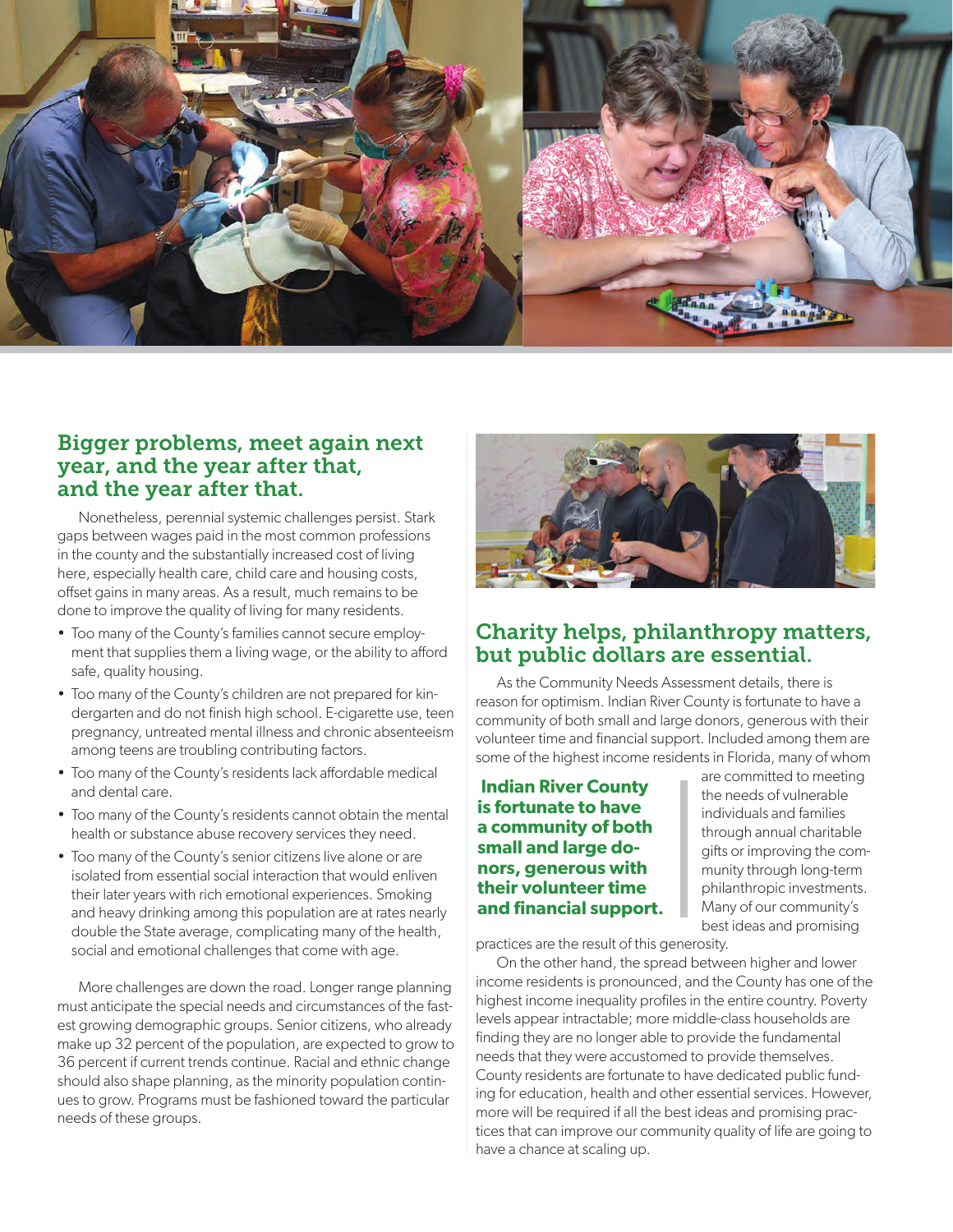

### Seek first to understand.

This Community Needs Assessment should function as a snapshot of current and anticipated conditions that need urgent attention and as a guidepost for donors — it is not a catalogue of solutions. The donor community, nonprofit experts, government agencies and creative citizens will review this document,

**Stimulating discussion and creative thinking, launching more effective programs and encouraging all members of the community to support them is the goal of this Community Needs Assessment.**

discuss with each other and come up with their own varied approaches — both refinements of successful ongoing programs and innovations. Stimulating discussion and creative thinking, launching more effective programs and encouraging all members of the community to support

them is the goal of this Community Needs Assessment.

Highlights for some of the more significant conclusions in the five areas examined in the Community Needs Assessment include the following.

### Children

- Gains are being made in children's early learning reading levels and English proficiency but school absentee rates for older children remain high.
- Infant mortality is decreasing, although progress is uneven across demographic groups.
- Fewer of the youngest children have access to health insurance, with the greatest discrepancy in lower income families due to the structure of the programs or the ability to access these resources. Access to mental health services and dental services is especially of concern.
- More availability of quality pre-school and quality after school programs is needed for both student achievement and healthy socialization, and for parents' employment security.

## Economic opportunity and employment

- Employment rates are historically high but wage increases for the most common employment categories substantially lag cost of living increases, especially in the housing and health care categories.
- The household poverty rate appears to resist all efforts at reduction.
- An increasing number of families are employed but asset -poor. Short-term debt levels greatly exceed available cash and liquid assets, leaving them with no financial cushion to handle the costs of unexpected events, for example, auto repairs, medical bills, job loss or short term job transition. Households in these categories together make up more than half the County's households.

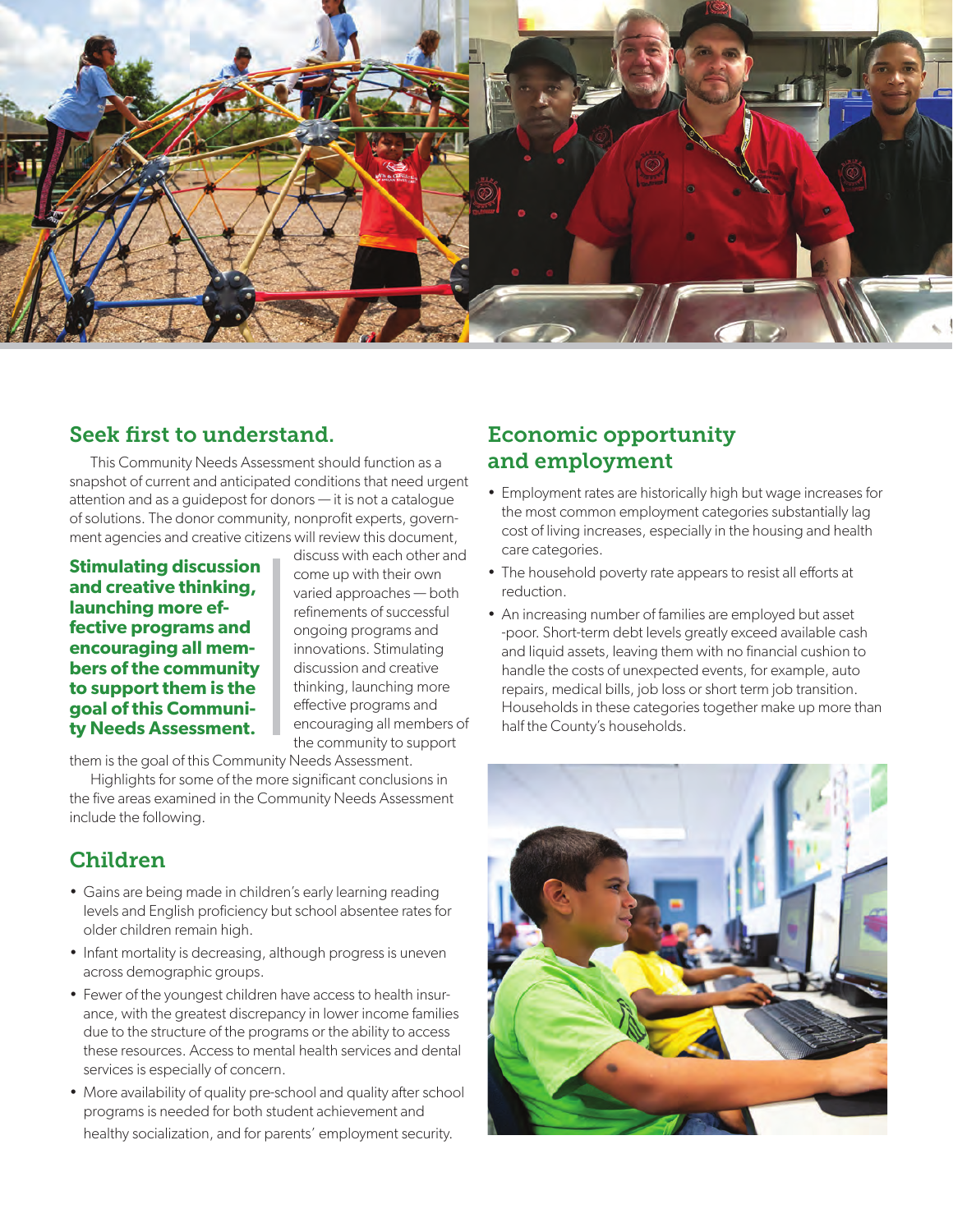

# **Health**

- The overall health of County residents is above that of Florida residents in general.
- The ratios of pediatricians and primary care providers to residents and mental health care providers to residents is less favorable than state and national averages. The relative unavailability of mental health care providers is especially problematic with regard to specific groups, including children.
- Almost half of all residents lack dental insurance.
- Specific demographic groups are more likely to lack health insurance and have more limited access to health care, for example, young adults and others in low-paid, low benefit jobs.
- Alcohol use and smoking by adults, and vaping by young people, are high and increasing. These and other unhealthy activities are associated with increases in mortality rates due to lung cancer and liver disease. However, cancer and heart disease continue to be the leading causes of death.
- For many diseases, rates are substantially worse for certain racial, ethnic, and economic income groups. For example, black residents have higher death rates from cancer, heart disease, stroke, and bacterial sexually transmitted disease. Hispanics have a higher rate of HIV/AIDS.
- Inability to obtain insurance, limited transportation options, poor access to and limited understanding of good nutrition, are among the factors driving discrepancies in health outcomes by demographic and socio-economic groups.

# **Housing**

- Housing is a major cost component of total household expense, and it is rising faster than wages.
- One-third of the County's households, over 20,000, pay more than 30 percent of total income on housing. Another 2 percent are homeless or on waiting lists for government supported housing.

• Insecure housing circumstances have a major negative effect on residents' well-being and accomplishment, for example, when forced mobility — being forced to move — causes school reassignments or child homelessness.



# Seniors

- Almost one-third of the County's residents are seniors. Seniors are also the fastest growing age segment.
- About 25 percent of seniors live alone, with women making up three-fourths of those living alone.
- Due to the percentage living alone, and the growth rate, special attention should be paid to elderly living arrangements, such as extended care facilities or innovative ways to live alone within a social group.
- Although Seniors are more likely to have health insurance and be healthier than some other demographic groups, they are inclined to an increase of risky behaviors—smoking and alcohol use.